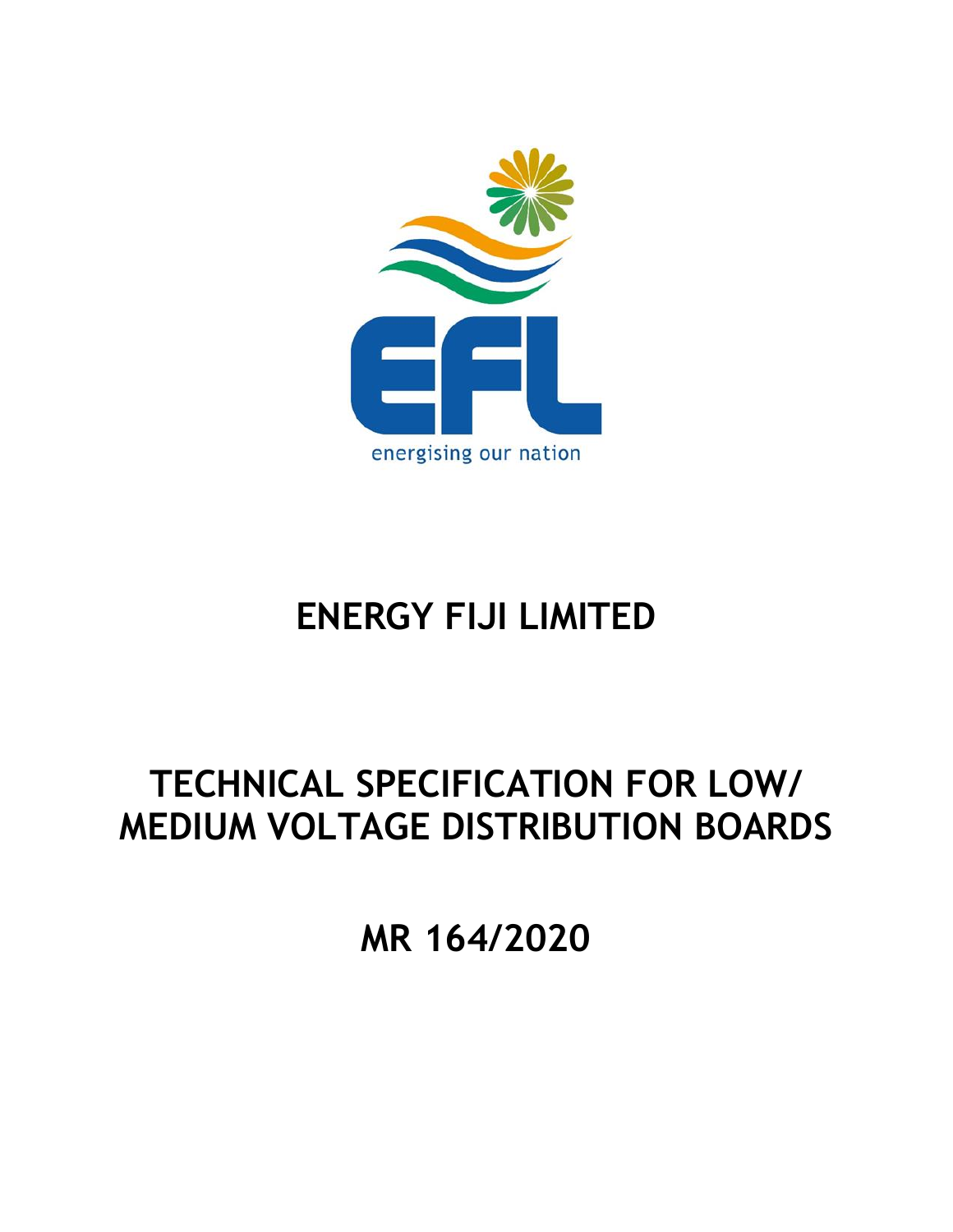# <span id="page-1-0"></span>**Revision History & Document Control**

| Rev No. | <b>Notes</b>      | <b>Prepared By</b> | Reviewed &<br><b>Approved By</b> | Date of Issue |
|---------|-------------------|--------------------|----------------------------------|---------------|
|         | Prepared by       | Rajiv Singh        |                                  | 25/03/20      |
|         | Reviewed by       |                    | <b>Basant Kumar</b>              | 28/05/20      |
|         | Issued for Tender |                    |                                  | 20/07/20      |
|         |                   |                    |                                  |               |
|         |                   |                    |                                  |               |
|         |                   |                    |                                  |               |
|         |                   |                    |                                  |               |

# <span id="page-1-1"></span>**Next Scheduled Revision**

This technical specification is due for review in May 2023.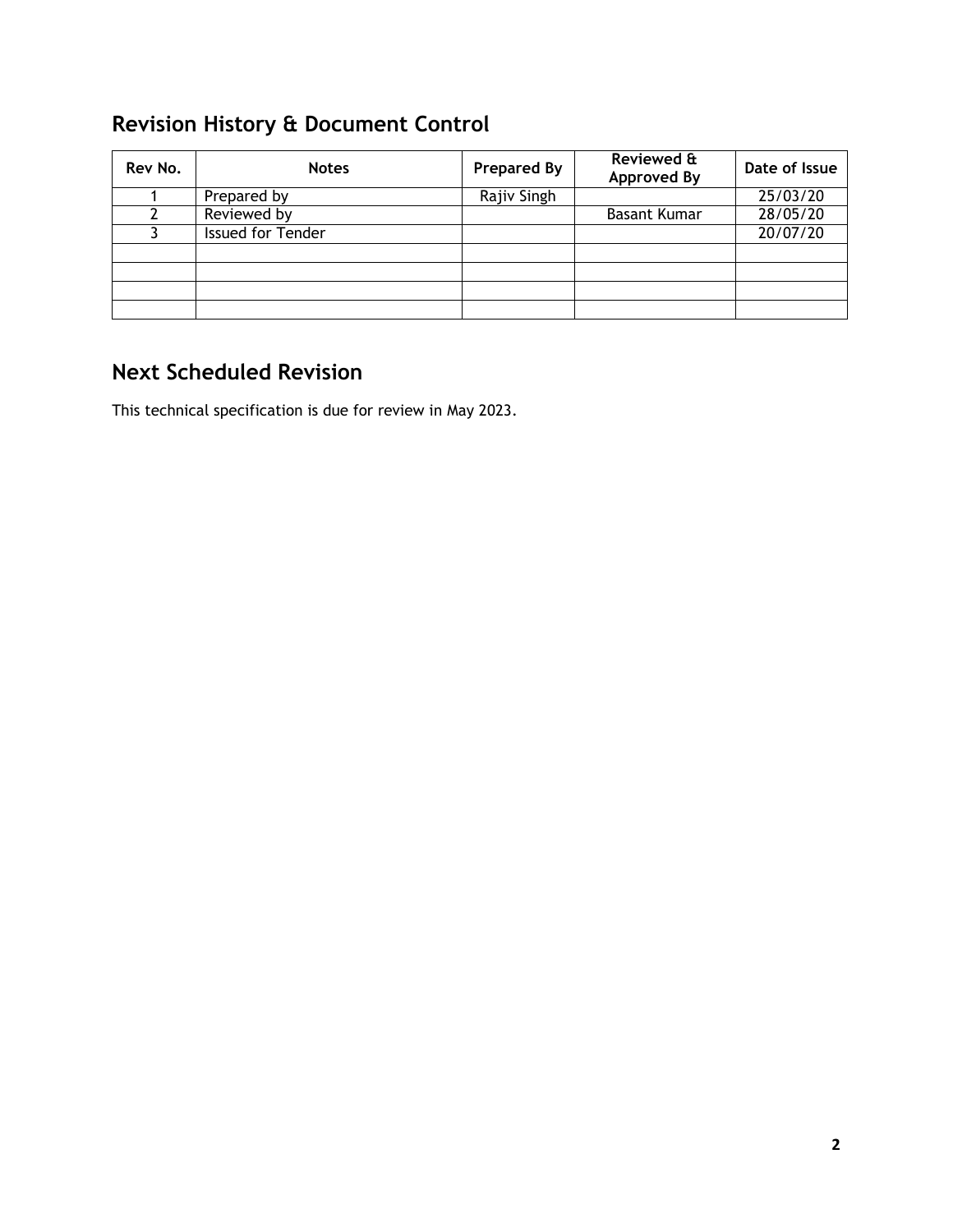# TABLE OF CONTENT

| 1.    |                                                                      |
|-------|----------------------------------------------------------------------|
| 2.    |                                                                      |
| 2.1.  |                                                                      |
| 3.    |                                                                      |
| 3.1.  |                                                                      |
| 3.2.  |                                                                      |
| 4.    |                                                                      |
| 4.1.  |                                                                      |
| 4.2.  | Low/Medium Voltage Distribution Board (EFL Stock Code - 100857)  8   |
| 4.3.  |                                                                      |
| 4.4.  | Low/Medium Voltage Distribution Board (EFL Stock Code - I00858A)  10 |
| 4.5.  |                                                                      |
| 5.    |                                                                      |
| 5.1.  |                                                                      |
| 5.2.  |                                                                      |
| 5.3.  |                                                                      |
| 5.4.  |                                                                      |
| 6.    |                                                                      |
| 6.1.  |                                                                      |
| 6.2.  |                                                                      |
| 7.    |                                                                      |
| 8.    |                                                                      |
| 8.1   |                                                                      |
| 8.2   |                                                                      |
| 9.    |                                                                      |
| 10.   |                                                                      |
| 11.   |                                                                      |
| 12.   |                                                                      |
| 12.1. |                                                                      |
| 12.2. |                                                                      |
| 12.3. |                                                                      |
| 13.   |                                                                      |
|       |                                                                      |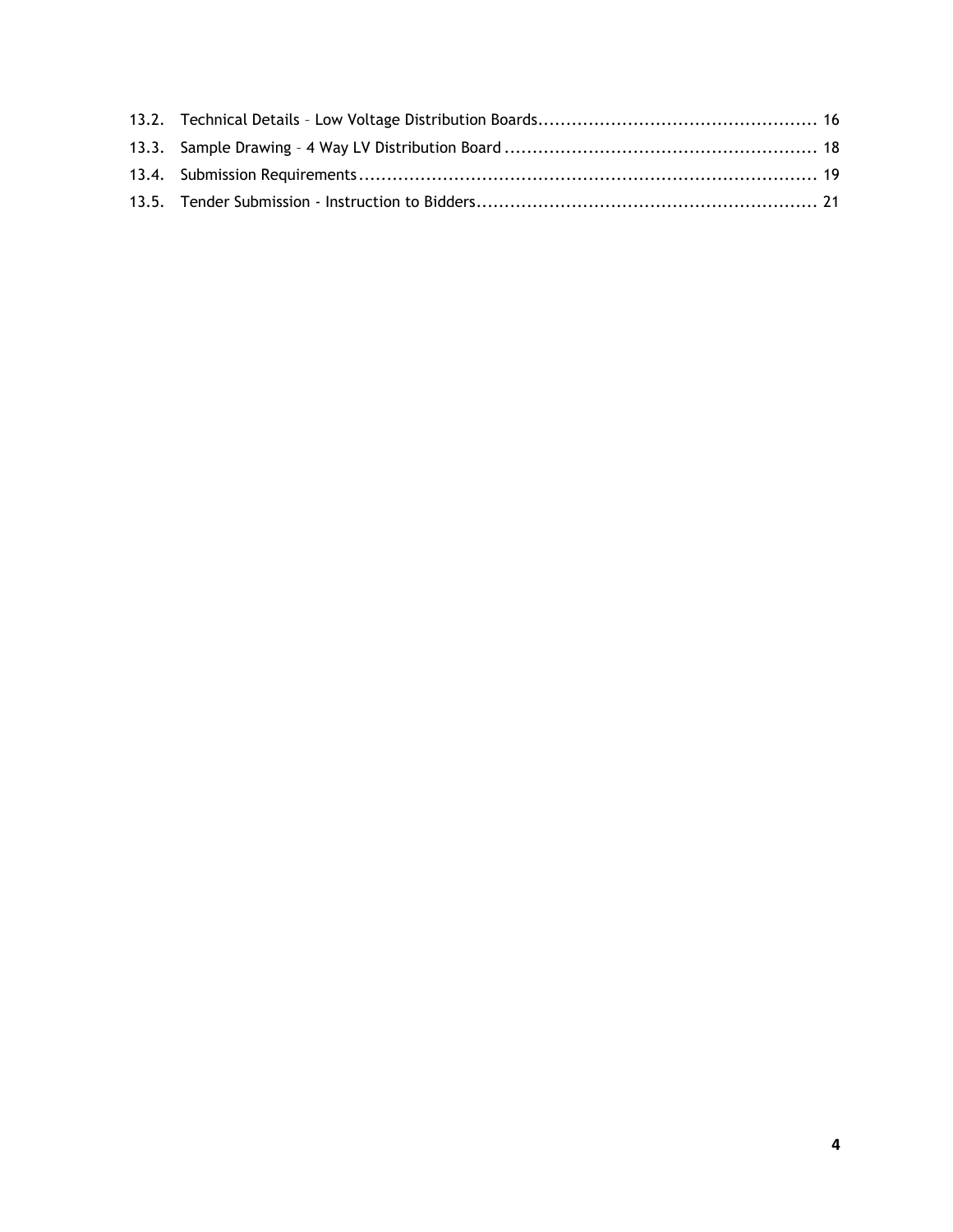# <span id="page-4-0"></span>**1. INTRODUCTION AND SCOPE OF WORK**

Energy Fiji Limited [EFL] is responsible for generation, transmission and distribution of electricity in Viti Levu, Vanua Levu, Ovalau and Taveuni in Fiji. By the end of 2019, EFL had 199,020 customers. This includes residential, commercial and institutional customers.

EFL is requesting proposal for the Preferred Supplier to supply item listed below for EFL's operations to carryout repair, construction and maintenance of Power line Network in Fiji.

The preferred Supplier arrangement will be for a period of 3 (three) years from the date of signing of the contract. The award of this tender may be split and awarded to more than one successful bidder.

This document outlines the technical requirements for low voltage distribution boards for use in EFL's low/medium voltage (240 - 415V AC) distribution network.

The items covered by this specification are listed below:

| No. | <b>Stock Code</b> | <b>Item Description</b>                   |
|-----|-------------------|-------------------------------------------|
|     | 100857            | LV/MV Distribution Board - 4 Way          |
|     | 100858            | LV/MV Distribution Board - 6 Way          |
|     | 100858A           | MV Distribution Board - 1 Way (Dedicated) |

*Table 1.1: Items Covered Under this Specification*

This Specification covers the general requirements of design, manufacture, testing, supply and delivery of medium voltage distribution boards to be used in EFLs medium voltage distribution network.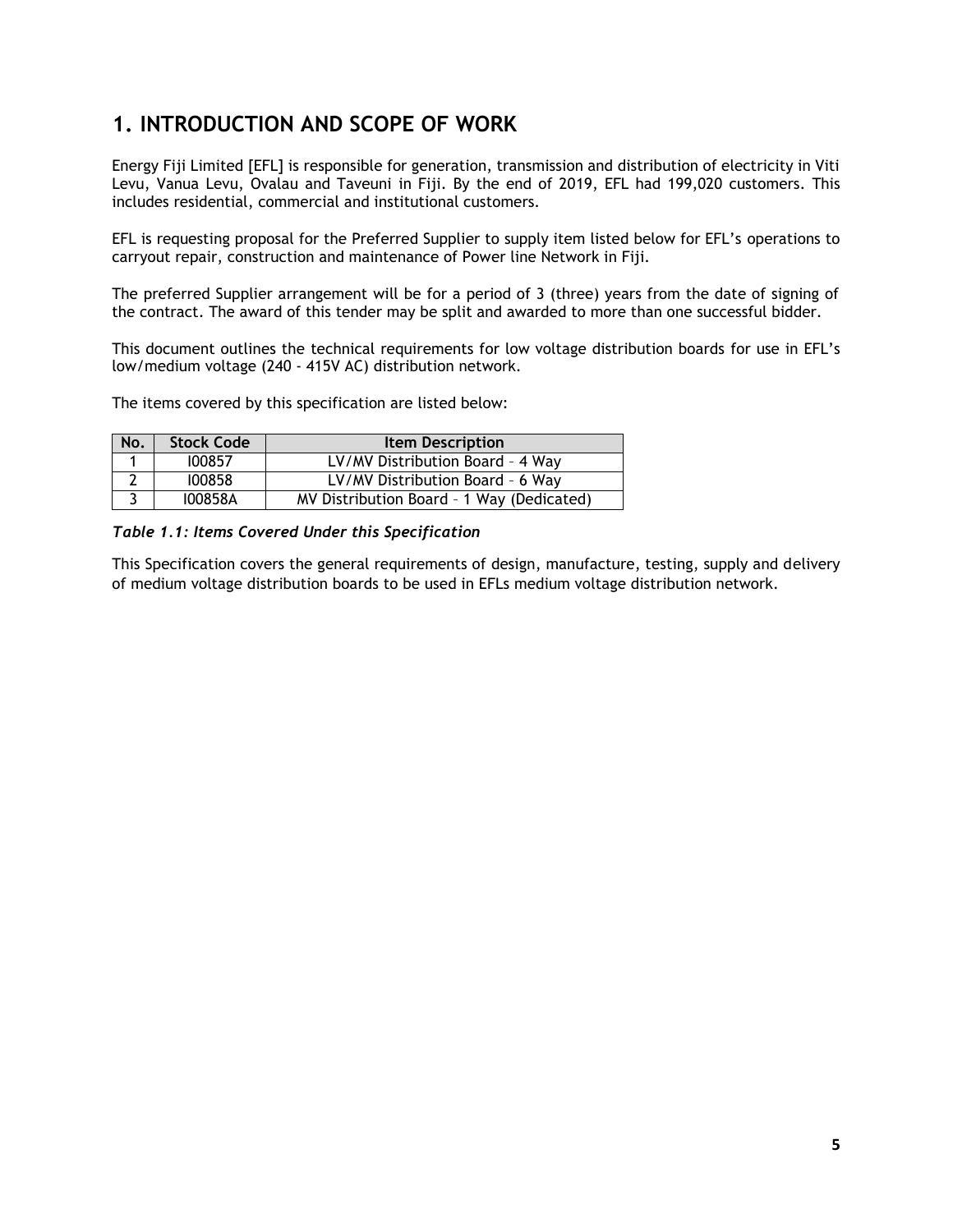# <span id="page-5-0"></span>**2. REFERENCES**

## <span id="page-5-1"></span>**2.1. Applicable Standard**

The item shall be designed, manufactured and tested in accordance with the latest edition of the Standards specified below and all amendments issued prior to the date of closing of tenders except where varied by this specification.

| AS/NZS IEC 60947.1 | Low-voltage switchgear and control gear - Part 1: General rules                                                                 |
|--------------------|---------------------------------------------------------------------------------------------------------------------------------|
| AS/NZS IEC 60947.3 | Low-voltage switchgear and control gear - Part 3: Switches, dis-connectors,<br>switch-dis-connectors and fuse-combination units |
|                    |                                                                                                                                 |
| IEC 60695-2-10     | Fire hazard testing - Part 2-10: Glowing/hot-wire based test methods - Glow-<br>wire apparatus and common test procedure        |
| IEC 60695-2-11     | Fire hazard testing - Part 2-11: Glowing/hot-wire based test methods - Glow-                                                    |
|                    | wire flammability test method for end-products                                                                                  |
| IEC 60529          | Degrees of protection provided by enclosures (IP code)                                                                          |
| IEC 60269.1        | Low voltage fuses - Part 1: General requirements                                                                                |
| IEC 60269.2        | Low-voltage fuses - Part 2: Supplementary requirements for fuses for use by                                                     |
|                    | authorized persons (fuses mainly for industrial application)                                                                    |
| <b>IEC 60112</b>   | Procedure for the determination of the proof tracking index and the                                                             |
|                    | comparative tracking index                                                                                                      |
| AS/NZS ISO:9001    | Quality Management Systems - model for quality assurance in design,                                                             |
|                    | development, production, installation and servicing                                                                             |
| AS ISO/IEC 17025   | General requirements for the competence of testing and calibration                                                              |
|                    | laboratories                                                                                                                    |

Should inconsistencies be identified between standards and/or this specification, the tenderer shall immediately refer such inconsistencies to the EFL for resolution.

**The bidders shall take note that the successful bidder shall provide EFL with the copies of the relevant standards used in the design, manufacturing and testing of the low voltage distribution boards after award of the tender and prior to signing of the contract as a mandatory requirement. This cost shall be included in the bid submission. Relevant permissions has been obtained from the Standard Institutes regarding copyright issues.**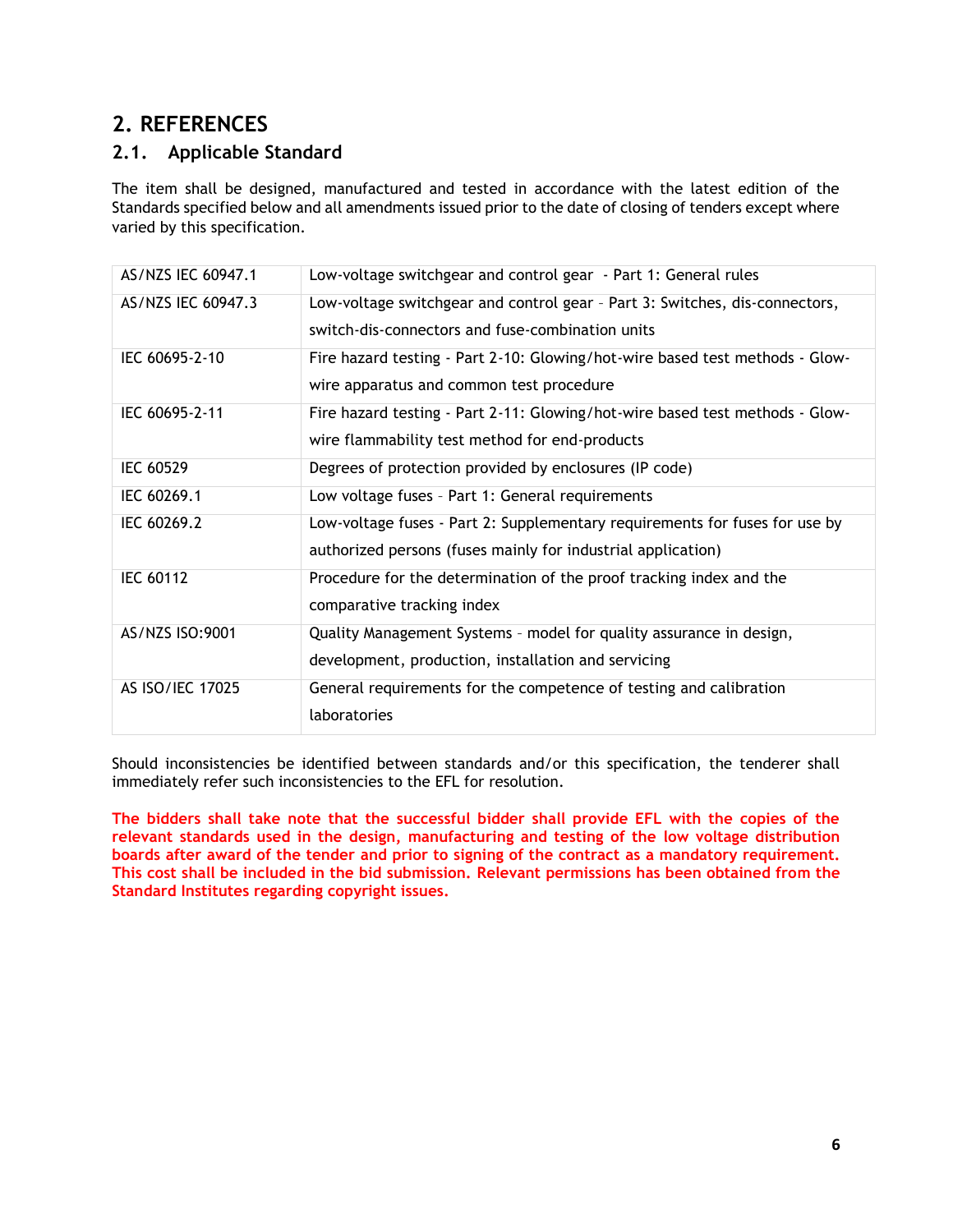# <span id="page-6-0"></span>**3. SERVICE CONDITIONS**

## <span id="page-6-1"></span>**3.1. Environmental Conditions**

The low/medium voltage distribution boards shall be suitable for installation indoors and shall be designed to withstand the following service conditions.

| Description                     |                        | <b>Conditions</b>                                                            |
|---------------------------------|------------------------|------------------------------------------------------------------------------|
| Atmosphere Pollution Level      | :                      | Very heavy (IEC 60815)                                                       |
| Ambient Temperature             | $\ddot{\cdot}$         | Peak: 40°C<br>24 Hour Average: 30°C<br>Annual Average: 22°C<br>Minimum: 10°C |
| Relative Humidity (Average)     | $\bullet$<br>$\bullet$ | 85%                                                                          |
| Rainfall                        | $\ddot{\cdot}$         | Annual Average: 2663mm                                                       |
| Isokeraunic (Thunder day) level | :                      | 60 thunder days per year                                                     |
| Seismic                         | :                      | To a maximum of 7 on the open-ended Richter Scale                            |

Note: Fiji is situated in a region where cyclones are experienced frequently. All plant and equipment shall be designed and constructed to withstand these extreme conditions.

## <span id="page-6-2"></span>**3.2. System Conditions**

| Nominal Voltage                   | Low Voltage                    |       | 240 V        |  |
|-----------------------------------|--------------------------------|-------|--------------|--|
|                                   | Medium Voltage                 | 415 V |              |  |
| System Highest Voltage            | 660 V                          |       |              |  |
| System Frequency                  | $50$ Hz                        |       |              |  |
|                                   | Low Voltage - 2Wire system     |       | <b>One</b>   |  |
| Number of Phases                  | Medium voltage - 4 Wire system |       | <b>Three</b> |  |
| System Earthing                   | <b>Effectively Earthed</b>     |       |              |  |
| Impulse Withstand Voltage (peak)  | Not Necessary                  |       |              |  |
| Power Frequency Withstand Voltage | 15 kV (rms)                    |       |              |  |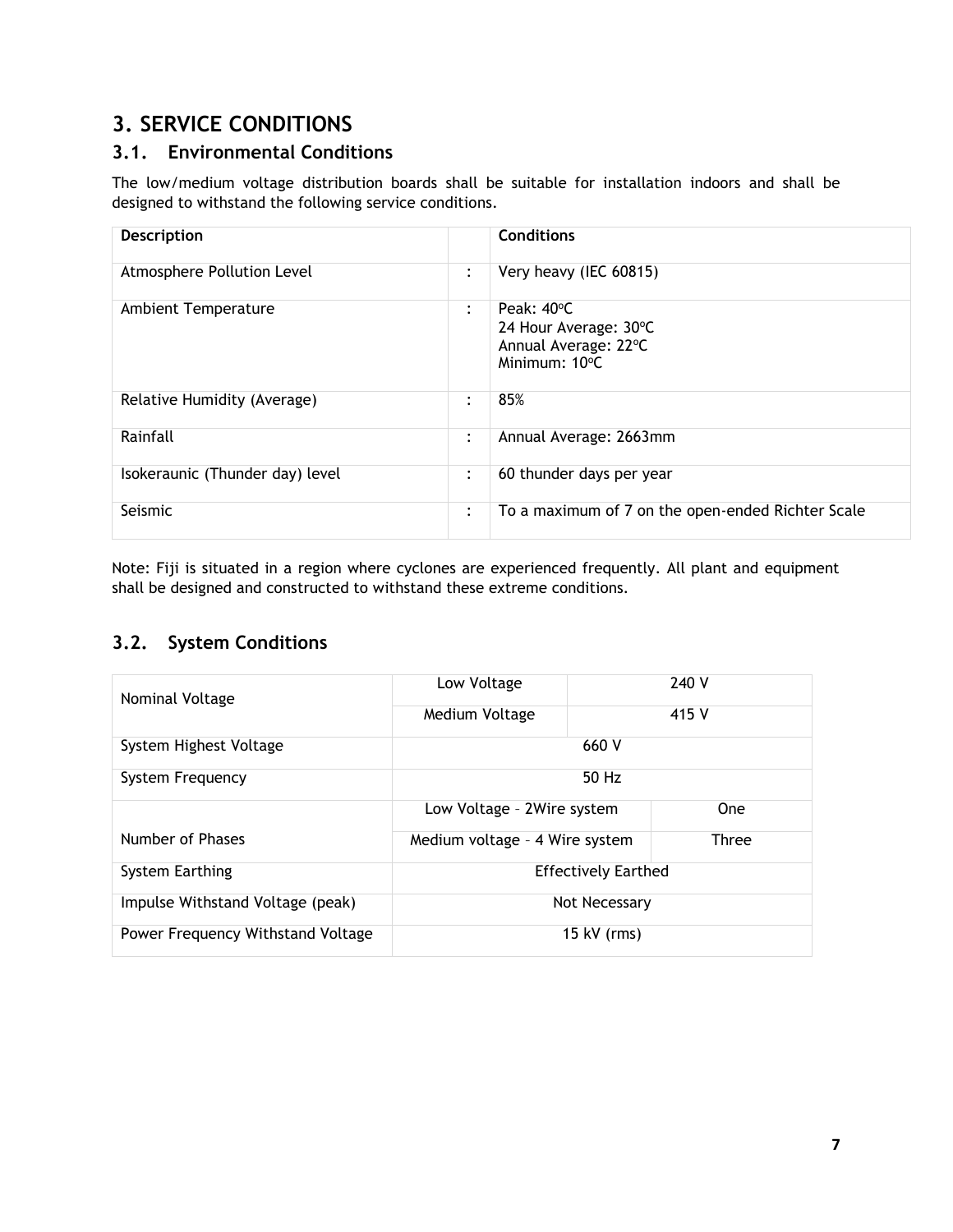# <span id="page-7-0"></span>**4. DESIGN AND CONSTRUCTION**

## <span id="page-7-1"></span>**4.1. General**

This Specification comprises general, technical and performance requirements for low/medium voltage distribution boards.

All vertical fuse switch dis-connectors supplied with the low/medium voltage distribution boards shall be manufactured, tested and supplied as per AS/NZS IEC 60947.1 and AS/NZS IEC 60947.3 and in accordance with this specification and Technical Specification for Vertical Fuse Switch Dis-connectors tendered by EFL previously.

## <span id="page-7-2"></span>**4.2. Low/Medium Voltage Distribution Board (EFL Stock Code – I00857)**

The 4 way low/medium voltage distribution board shall be supplied with the following components and properties:

| <b>Description</b>           | A 4 way, 1000 Amps low voltage distribution board with fuse dis-connectors<br>fitted.                       |  |
|------------------------------|-------------------------------------------------------------------------------------------------------------|--|
| <b>Busbar</b>                | 3 x electro-tinplated - Copper, 80mm x 10 mm (1250 Amps rated) bus-bars<br>fitted.                          |  |
| <b>Busbar Supports</b>       | A 2 x type tested busbar support system (supplier code SH-100/185) shall be<br>provided for the components. |  |
| Incoming                     | A 1 x SL3-3X3/W/1000HA (supplier code) - Vertical disconnector 1000 Amps,                                   |  |
| <b>Disconnectors</b>         | one action switching, fitted with solid links and with 1000:5 CTs.                                          |  |
| Outgoing                     | A 4 x SL2G-3X/3A (supplier code) - Vertical disconnector 400 Amps, individual                               |  |
| <b>Disconnectors</b>         | phase switching, fitted with 400 Amps fuses.                                                                |  |
| <b>MDI Metering</b>          | The panel shall be fitted between the incoming and outgoing disconnectors                                   |  |
|                              | and shall be fitted with 1 x UMG96L multifunction meter to indicate maximum                                 |  |
|                              | demand current. The meter shall be wired to the three phase bars and to the                                 |  |
|                              | 3 x 1000:5 CTs mounted in the incoming disconnectors.                                                       |  |
| <b>Earth Bar</b>             | The panel shall be fitted with an earth bar $(63x6.3 \text{ CU})$ with $7 \times M12$ holes.                |  |
| <b>Neutral Bar</b>           | The panel shall be fitted with a neutral bar $(63x6.3 \text{ CU})$ with $7 \times M12$ holes.               |  |
| <b>Men Link</b>              | The earth and neutral bar shall be linked together with a men link (63x6.3<br>CU).                          |  |
| <b>Stainless</b>             | The complete components shall be mounted on a stainless steel/galvanized                                    |  |
| Steel/Galvanized             | frame. The frame shall be of unistrut mounting type 41 x 41mm.                                              |  |
| Frame                        |                                                                                                             |  |
| <b>Live Metal Protection</b> | All disconnectors shall be fitted with terminal extension covers for live metal                             |  |
| Covers                       | protection.                                                                                                 |  |
| <b>Hardware</b>              | All hardware used shall be stainless steel.                                                                 |  |
| <b>Supply</b>                | The 4 way 1000 Amps low voltage distribution board including the above list                                 |  |
|                              | of components shall be supplied fully assembled except for the terminal covers                              |  |
|                              | which needs to be delivered separately to avoid damage during transit.                                      |  |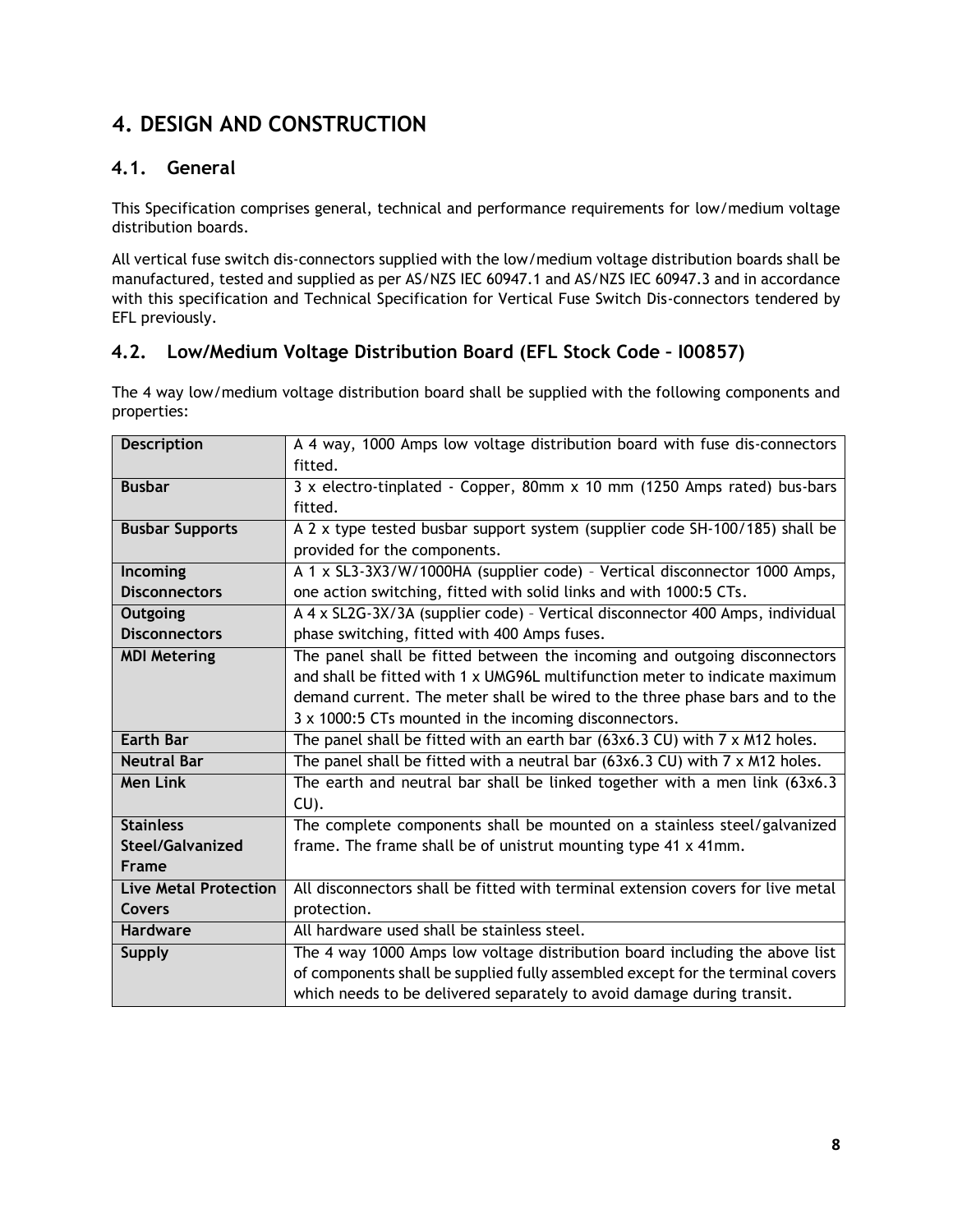## <span id="page-8-0"></span>**4.3. Low/Medium Voltage Distribution Board (EFL Stock Code – I00858)**

The 6 way low/medium voltage distribution board shall be supplied with the following components and properties:

| <b>Description</b>           | A 6 way, 1000 Amps low voltage distribution board with fuse disconnectors              |  |  |
|------------------------------|----------------------------------------------------------------------------------------|--|--|
|                              | fitted.                                                                                |  |  |
| <b>Busbar</b>                | A electro-tinplated - Copper, 80 x 10 mm (1250 Amps) busbars fitted.                   |  |  |
| <b>Busbar Supports</b>       | A 3 x type tested busbar support system (supplier code SH-100/185) shall be            |  |  |
|                              | provided for the components.                                                           |  |  |
| <b>Incoming</b>              | A 1 x SL3-3X6/1250HA (supplier code) - Vertical disconnector 1250 Amps, one            |  |  |
| <b>Disconnectors</b>         | action switching and fitted with solid links.                                          |  |  |
| Outgoing                     | A 6 x SL2G-3X/3A (supplier code) - Vertical disconnector 400 Amps, individual          |  |  |
| <b>Disconnectors</b>         | phase switching, fitted with 400 Amps fuses.                                           |  |  |
| <b>MDI Metering</b>          | The panel shall supplied with 1 x UMG96L multifunction meter and $3 \times 1200:5$     |  |  |
|                              | CTs to indicate maximum demand current. Complete wiring shall be supplied              |  |  |
|                              | for EFL to carry out the installation only.                                            |  |  |
| <b>Earth Bar</b>             | The panel shall be fitted with an earth bar $(63x6.3 \text{ CU})$ with 9 x M12 holes.  |  |  |
| <b>Neutral Bar</b>           | The panel shall be fitted with a neutral bar $(63x6.3 \text{ CU})$ with 9 x M12 holes. |  |  |
| <b>Men Link</b>              | The earth and neutral bar shall be linked together with a men link (63x6.3)            |  |  |
|                              | $CU$ ).                                                                                |  |  |
| <b>Stainless</b>             | The complete components shall be mounted on a stainless steel/galvanized               |  |  |
| Steel/Galvanized             | frame. The frame shall be of unistrut mounting type 41 x 41mm.                         |  |  |
| <b>Frame</b>                 |                                                                                        |  |  |
| <b>Live Metal Protection</b> | All disconnectors shall be fitted with terminal extension covers for live metal        |  |  |
| <b>Covers</b>                | protection.                                                                            |  |  |
| <b>Hardware</b>              | All hardware used shall be stainless steel.                                            |  |  |
| <b>Supply</b>                | The 6 way 1000 Amps low voltage distribution board including the above list            |  |  |
|                              | of components shall be supplied fully assembled except for the terminal covers         |  |  |
|                              | and 3 x CTs which needs to be delivered separately to avoid damage during              |  |  |
|                              | transit.                                                                               |  |  |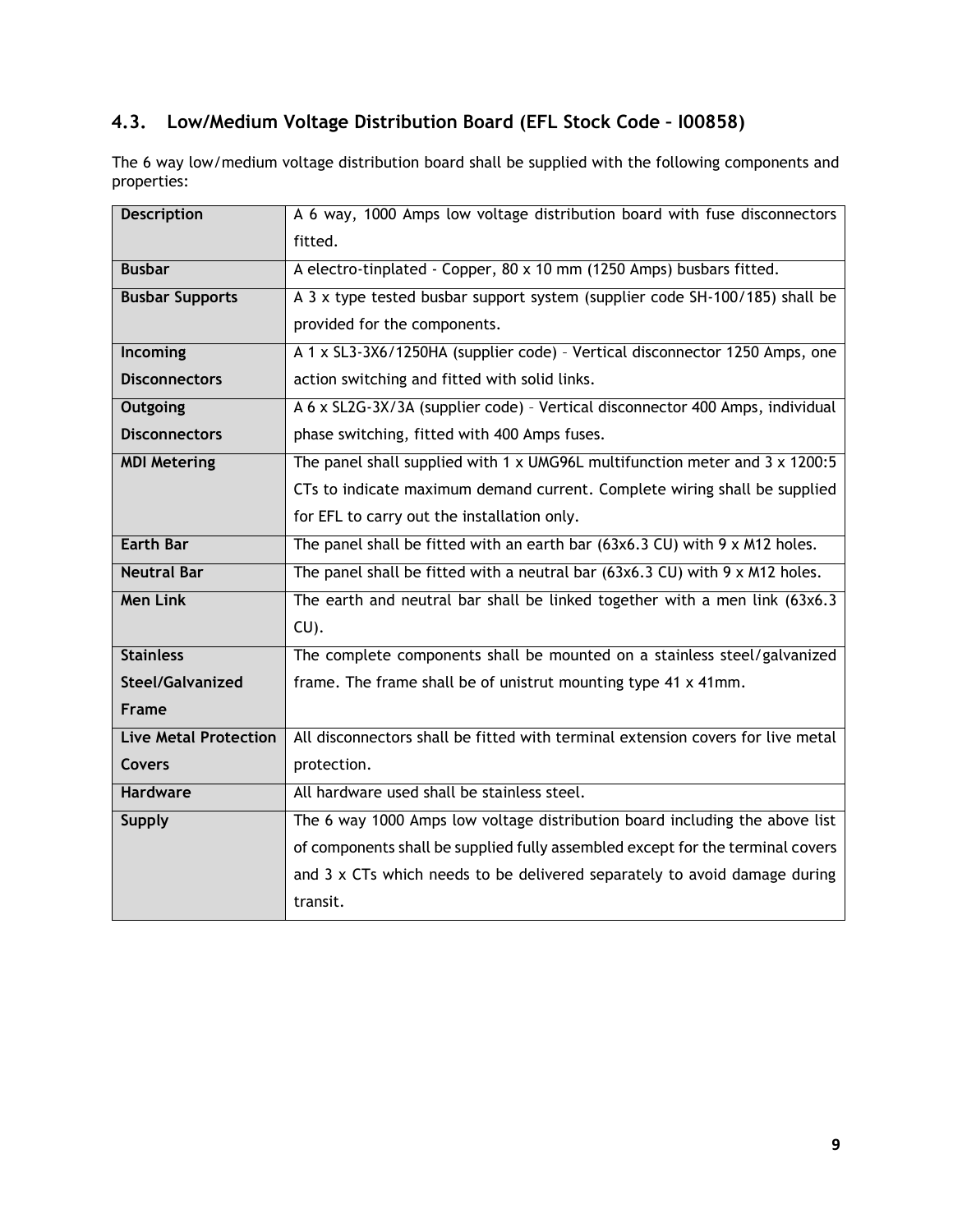## <span id="page-9-0"></span>**4.4. Low/Medium Voltage Distribution Board (EFL Stock Code – I00858A)**

| <b>Description</b>           | A 1 way, 2000 Amps low voltage distribution board with fuse disconnectors             |
|------------------------------|---------------------------------------------------------------------------------------|
|                              | fitted.                                                                               |
| <b>Busbar</b>                | A electro-tinplated - Copper, 6 by 80 x 10 mm (1250 Amps) (supplier code              |
|                              | 2//80x10CU) busbars fitted.                                                           |
| <b>Busbar Supports</b>       | A 2 x type tested busbar support system (supplier code SAT) shall be provided         |
|                              | for the components.                                                                   |
| Incoming                     | A 1 x 2000 Amps (supplier code VER2000-AU01) Vertical disconnector, one               |
| <b>Disconnectors</b>         | action switching and fitted with solid links.                                         |
| Outgoing                     | A 1 x 1250 Amps (supplier code VERD3-AU-E0) Vertical disconnector with one            |
| <b>Disconnectors</b>         | action switching.                                                                     |
| <b>Future Provision for</b>  | A future provision for 1 x 1250 Amps Vertical disconnector shall be provided          |
| Outgoing                     | in the board.                                                                         |
| <b>Disconnectors</b>         |                                                                                       |
| <b>MDI Metering</b>          | The panel shall supplied with 1 x UMG96L multifunction meter and $3 \times 1200:5$    |
|                              | CTs to indicate maximum demand current. Complete wiring shall be supplied             |
|                              | for EFL to carry out the installation only.                                           |
| <b>Earth Bar</b>             | The panel shall be fitted with an earth bar $(63x6.3 \text{ CU})$ with 9 x M12 holes. |
| <b>Neutral Bar</b>           | The panel shall be fitted with a neutral bar (63x6.3 CU) with $9 \times M12$ holes.   |
| <b>Men Link</b>              | The earth and neutral bar shall be linked together with a men link (63x6.3)           |
|                              | $CU$ ).                                                                               |
| <b>Stainless</b>             | The complete components shall be mounted on a stainless steel/galvanized              |
| Steel/Galvanized             | frame. The frame shall be of unistrut mounting type 41 x 41mm.                        |
| Frame                        |                                                                                       |
| <b>Live Metal Protection</b> | All disconnectors shall be fitted with terminal extension covers for live metal       |
| <b>Covers</b>                | protection.                                                                           |
| <b>Hardware</b>              | All hardware used shall be stainless steel.                                           |
| <b>Supply</b>                | The 1 way 2000 Amps low voltage distribution board including the above list           |
|                              | of components shall be supplied fully assembled except for the terminal covers        |
|                              | and 3 x CTs which needs to be delivered separately to avoid damage during             |
|                              | transit.                                                                              |

The 1 way low voltage distribution board shall be supplied with the following components and properties:

## <span id="page-9-1"></span>**4.5. Sample Drawing**

A sample drawing of a 4 way low voltage distribution board in shown in Appendix 13.3.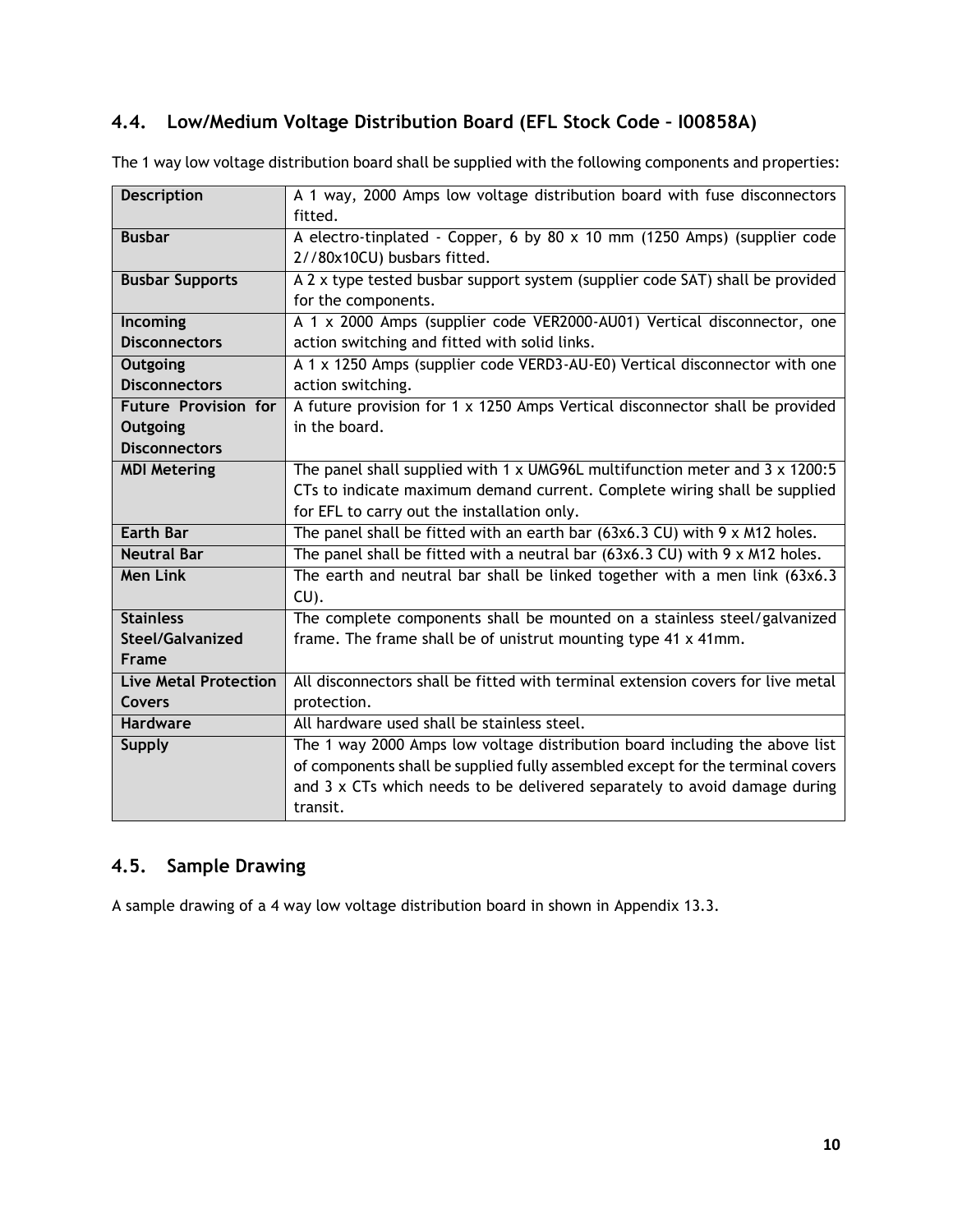# <span id="page-10-0"></span>**5. PERFORMANCE AND TESTING**

## <span id="page-10-1"></span>**5.1. Type & Routine Testing**

Type tests and routine tests shall be done in accordance with the requirements of **AS/NZS IEC 60947.1 & AS/NZS IEC 60947.3** and this specification. It shall be the responsibility of the supplier to perform or to have performed all the tests specified.

Relevant test reports for the stainless steel/ galvanized unistrut mounting frame shall be provided for EFLs review.

Copies of Type Test Certificates & Type Test Reports issued by a third party testing laboratory that is accredited to ISO/IEC 17025 shall be submitted with the tender for the purpose of technical evaluation. A copy of the accreditation certificate to ISO/IEC 17025 for the testing laboratory shall also be submitted (all in English language). **Note that this is a mandatory requirement by EFL.**

#### <span id="page-10-2"></span>**5.2. Acceptance Tests**

The EFL may carry out acceptance test on equipment to prove it conforms to the requirements of this specification. Any equipment showing evidence of failure to comply with the requirements of this specification will be liable to rejection.

#### <span id="page-10-3"></span>**5.3. Witnessing of Tests**

The EFL reserves the right to witness all testing. The Supplier shall give EFL reasonable notice of when testing will be carried out and two (2) EFL engineers to be invited to witness the testing. The return-air travel, accommodation, meals and other expense related to test witnessing shall be borne by the Bidder as a value adding service.

#### **Note the Factory Acceptance Testing (FAT) is a mandatory requirement by EFL.**

#### <span id="page-10-4"></span>**5.4. Compliance**

The Supplier shall state in writing that their offer complies with the relevant Standards and this specification. If the Supplier is offering equipment manufactured to an equivalent standard, full details of that standard must be given including a copy written in English.

## <span id="page-10-5"></span>**6. RELIABILITY**

#### <span id="page-10-6"></span>**6.1. Service Life**

Bidders are required to comment on the reliability of the equipment and the performance of the materials offered for a service life of 35 years under the specified system and environmental conditions in clause 3.

## <span id="page-10-7"></span>**6.2. Evidence in Support of Reliability**

Where the specified guaranteed service life is less than 35 years Suppliers are required to provide comment and submit evidence in support of the reliability and performance claimed including detailed information on Failure Mode and Effect Analysis.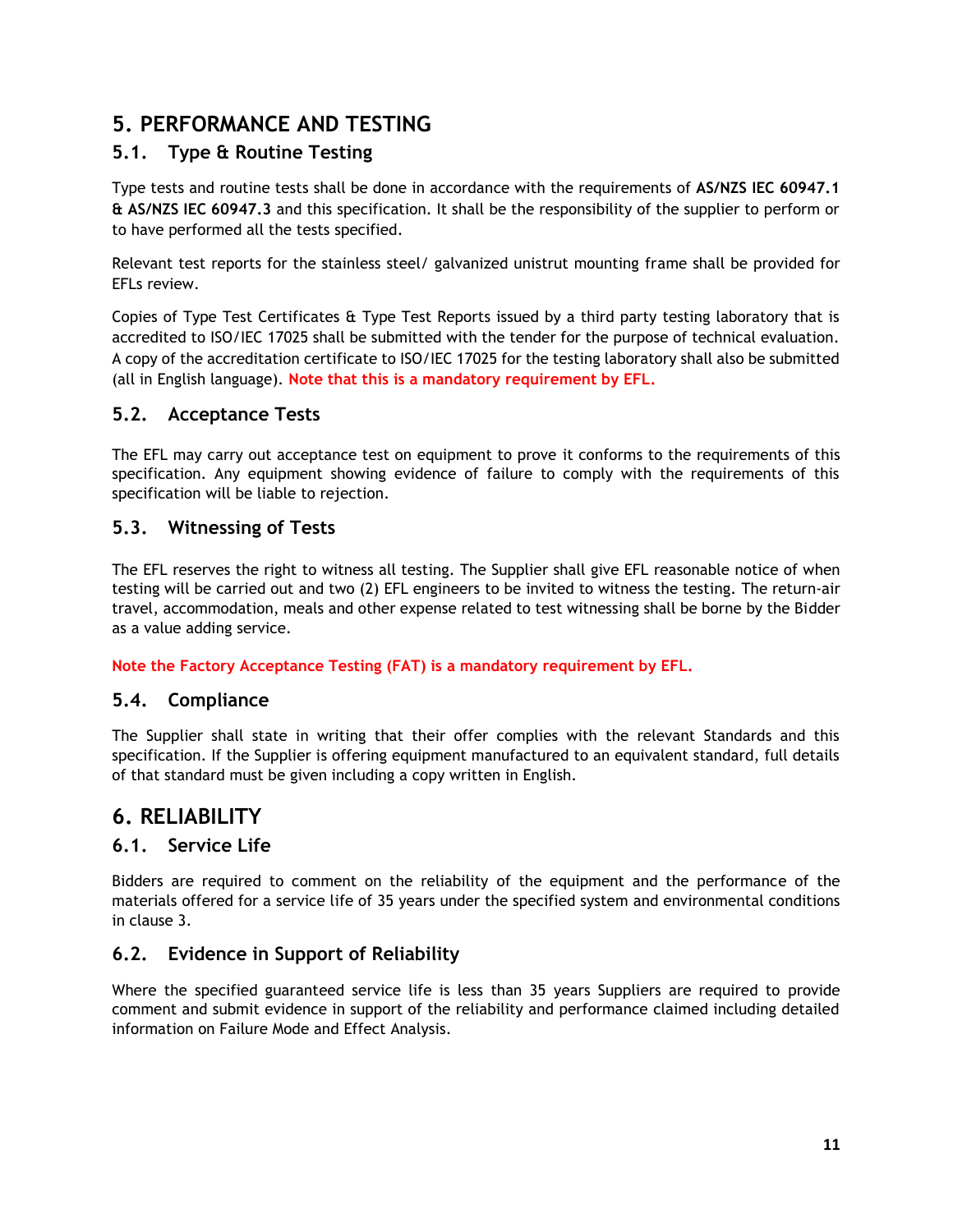# <span id="page-11-0"></span>**7. ENVIRONMENTAL CONSIDERATIONS**

Suppliers are required to comment on the environmental soundness of the design and the materials used in the manufacture of the items offered. In particular, comments should address such issues as recyclability and disposal at end of service life and also disposal of packaging material.

# <span id="page-11-1"></span>**8. PACKAGING AND MARKING**

## <span id="page-11-2"></span>**8.1 Packaging**

The packaging of items by the bidder must ensure that they are capable of being delivered undamaged giving due consideration to the quantity, distance of transportation and the preferred method of handling at each location.

Each packaged lot shall be marked with the following information:

- Manufactures Name
- Purchase Order Number
- Contact No.
- EFL Stock Code
- Item Description
- Applicable standards
- Pack Size
- Pack Weight

#### <span id="page-11-3"></span>**8.2 Marking**

The following information shall be marked indelibly and legibly on a nameplate permanently attached to the vertical fuse switch disconnectors and the low voltage distribution boards in English language:

- Technical characteristics
- The manufacturer's name or trade mark
- The year of manufacture

## <span id="page-11-4"></span>**9. QUALITY REQUIREMENTS**

Tenderers are required to submit evidence that the design and manufacture of the low voltage distribution boards are in accordance with AS/NZS ISO 9001 and shall include the Capability Statement associated with the Quality System Certification.

If the Tenderer is a non-manufacturing supplier, the documentary evidence shall include the quality system certifications of both the supplier and the manufacturer.

## <span id="page-11-5"></span>**10. STOCK AVAILABILITY**

The bidder is required to show the size of his/her stock holding and the ability to meet the required estimate quantity per annum. The movement of the low voltage distribution boards will depend on the EFL's project works and for operation and maintenance purposes. An estimate movement of the item are outlined in the table below but it will not be purchase as a lump sum quantity at once. Hence, the successful bidder will be required to carry a consignment / safety stock at times to meet EFL's demand within the three year contract period.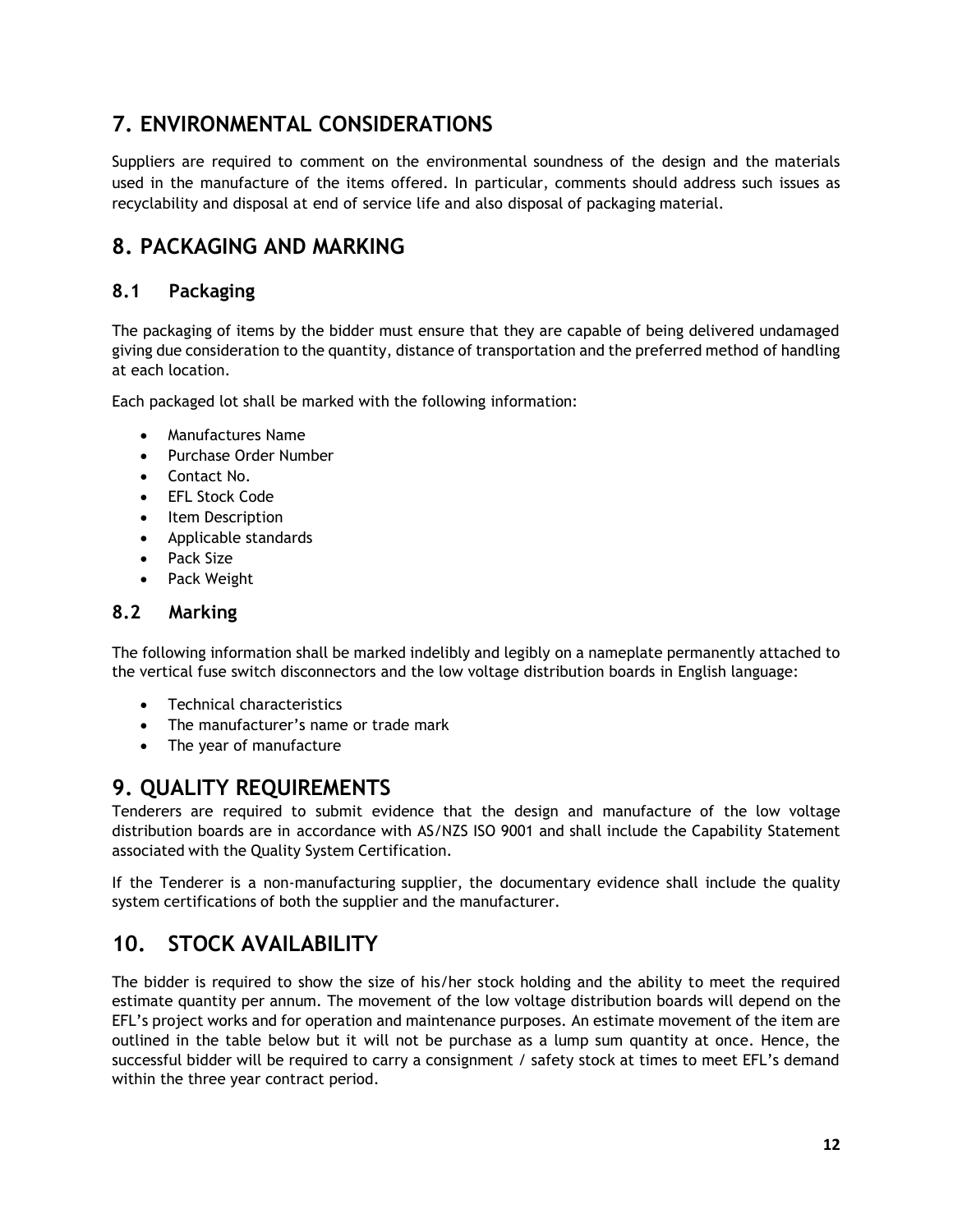| No. | <b>Stock Code</b> | <b>Item Description</b>                      | Approximate 3 Year Stock Movement |
|-----|-------------------|----------------------------------------------|-----------------------------------|
|     | 100857            | LV/MV Distribution Board - 4 Way             |                                   |
|     | 100858            | LV/MV Distribution Board - 6 Way             |                                   |
|     | 100858A           | MV Distribution Board - 1 Way<br>(Dedicated) |                                   |

# <span id="page-12-0"></span>**11. PRODUCT WARRANTY PERIOD**

The bidders are required to provide the warranty period as part of the proposal. A minimum warranty period of twenty-four (24) months from time of dispatch from factory shall be provided.

## <span id="page-12-1"></span>**12. INFORMATION TO BE SUPPLIED BY THE BIDDER**

#### <span id="page-12-2"></span>**12.1. Documentation to be supplied with the tender**

To enable the EFL to fully evaluate the low voltage distribution boards offered, (in addition to the completed Specification Requirement and Guaranteed Performance schedule) the bidder shall submit the following information with their tender: **(Note these are mandatory requirements)**

- List showing similar equipment supplied to or on order for other utilities in Australia or New Zealand or the Oceania region for the past 5 years
- Typical arrangement drawings and full details of the dimensions including drawings for the accessories offered. **Note that the successful bidder will need to provide drawings of the low voltage distribution boards in EFL boarder and in AutoCAD. (Note these are mandatory requirements)**
- Type test certificates as per Clause 5.1
- End of service life disposal methods
- Evidence of Quality Management Systems used in the manufacturing process
- Evidence of Health, Safety and Environmental plans
- Evidence of financial ability to provide the level of service and support
- Origin of materials used in manufacture of the low voltage distribution boards
- Names and resumes of key team members who will be assigned to work with EFL upon successful award of the three-year supply contract (if bidder is successful)

Bidders may be asked to provide additional information during tender assessment period or following award of contract.

#### <span id="page-12-3"></span>**12.2. Samples**

When requested, production samples of each item shall be submitted with the offer.

Each sample shall be delivered freight free (Delivery Duty Paid (DDP)), suitably packaged and labelled with the following information:

- Name of supplier and this contact number
- Tender number
- Any supporting data on features or characteristics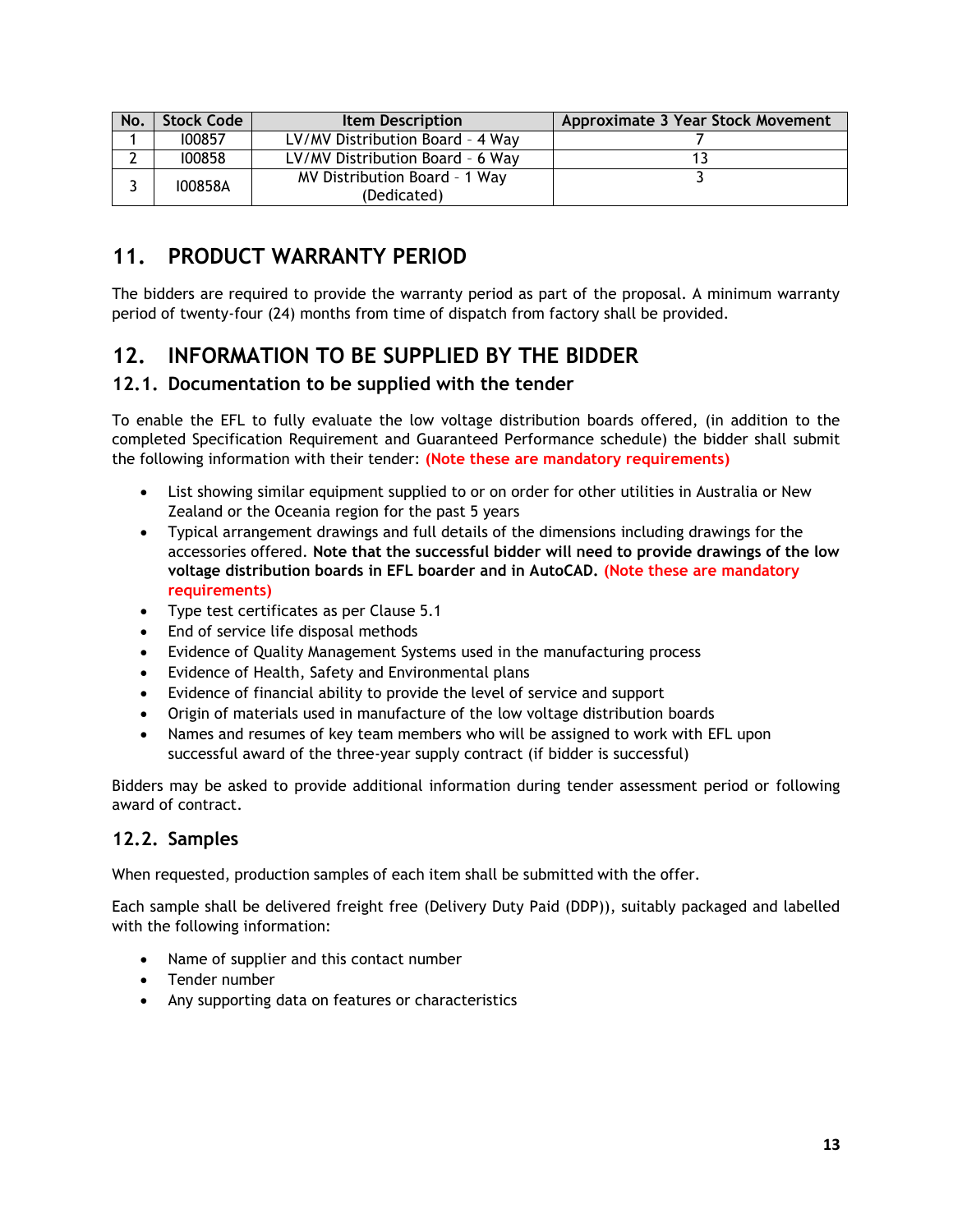### <span id="page-13-0"></span>**12.3. Training**

Training material in the form of drawings, instructions and/or audio visuals (in CD format) are required to be provided for the items accepted under the tender. The Tenderers shall allow the cost of production and delivery of training material in the tendered prices.

Training sessions may also be required to be provided by the successful bidder in EFLs Navutu and Kinoya Depots to an audience of at least 30 persons per session.

The training materials should include but not be limited to the following topics:

- Handling
- Storage
- Application
- Installation
- Maintenance
- Environmental performance
- Electrical performance
- Mechanical performance
- Disposal

**Offers of vendors who fail to furnish above particulars shall be rejected.**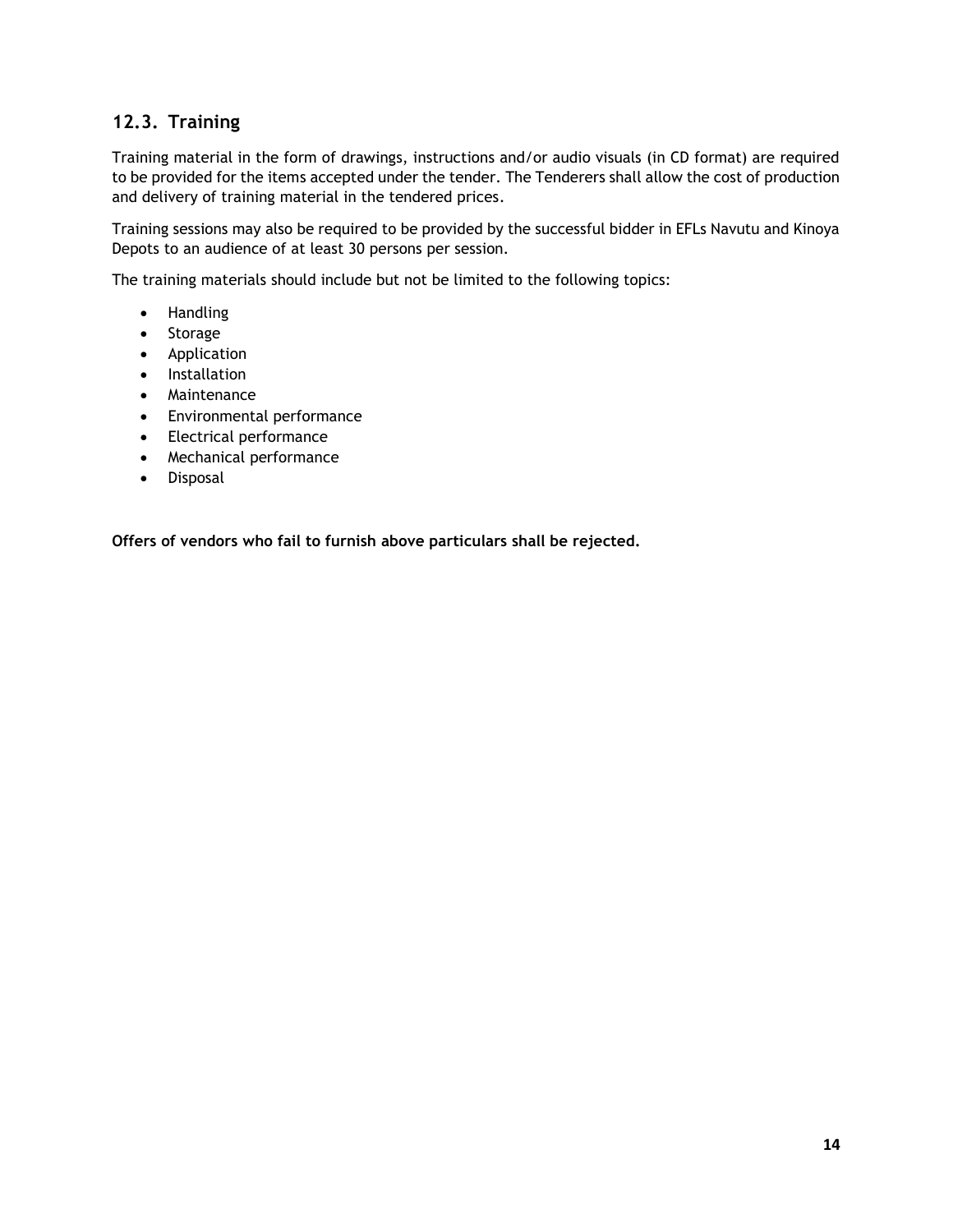# <span id="page-14-0"></span>**13. APPENDIX**

## <span id="page-14-1"></span>**13.1. Price Schedule**

Bidders are required to complete the following price schedule and submit with the offer. EFL requires the biding prices to be in CIF incoterms.

| No. | <b>Stock</b> | <b>Item Description</b>                              | Unit Price (CIF) | <b>Currency of bid</b> |
|-----|--------------|------------------------------------------------------|------------------|------------------------|
|     | Code         |                                                      |                  |                        |
|     | 100857       | LV/MV Distribution Board - 4 Way                     |                  |                        |
|     | 100858       | LV/MV Distribution Board - 6 Way                     |                  |                        |
|     | 100858A      | MV Distribution Board - 1 Way (Dedicated)            |                  |                        |
| 4   |              | Factory Acceptance Testing (FAT) for 2 EFL Engineers |                  |                        |

Bidders are to clearly indicate the currency of bid.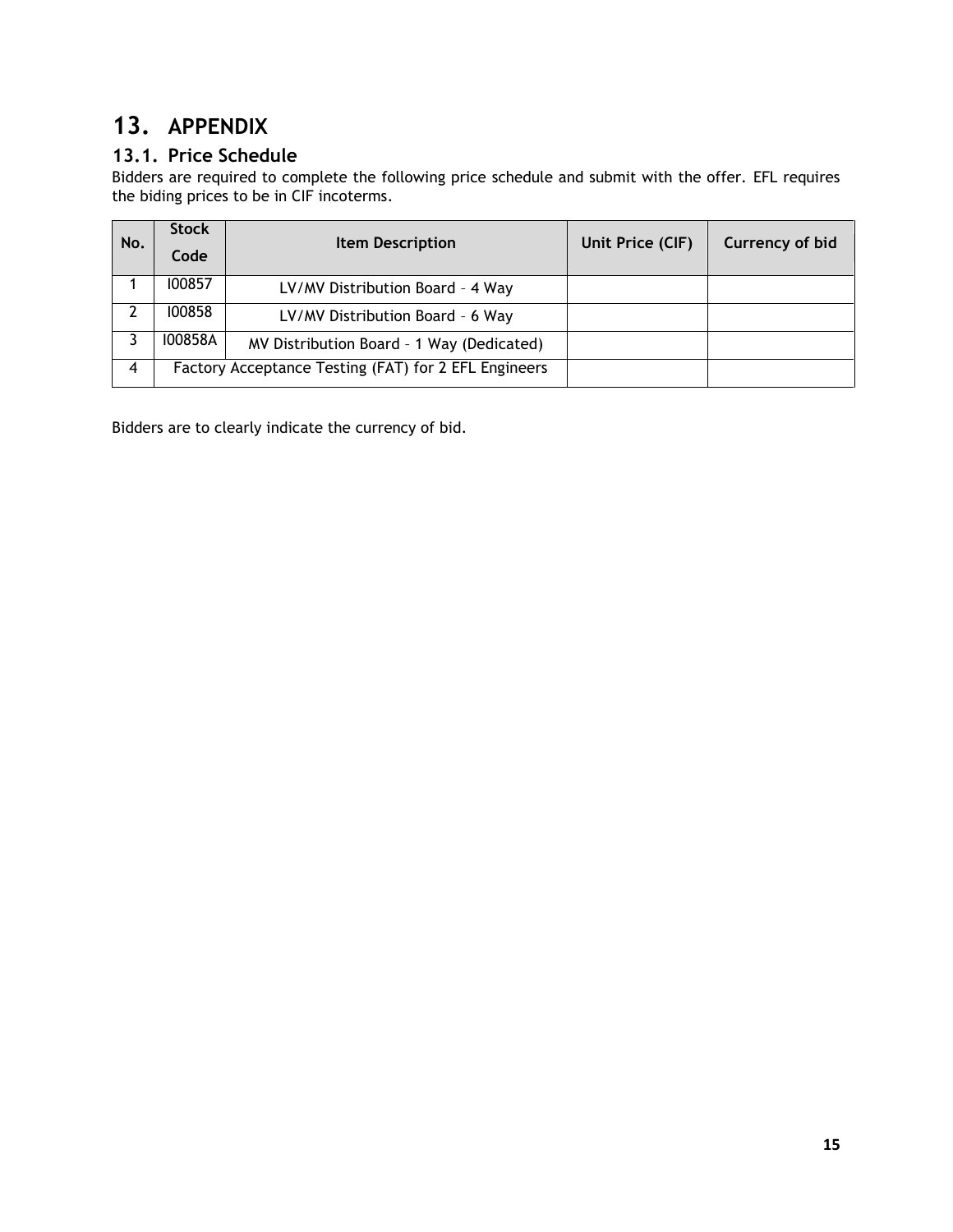## <span id="page-15-0"></span>**13.2. Technical Details – Low Voltage Distribution Boards**

This schedule shall be completed and submitted with the offer. A separate schedule shall be provided for each item offered: **(Note these are mandatory requirements)**

| <b>Particulars</b>                                        | <b>Requirements</b>    | <b>Bidders Response</b> |
|-----------------------------------------------------------|------------------------|-------------------------|
| Name of Manufacturer                                      |                        |                         |
| Origin of materials used for manufacturing of low         |                        |                         |
| voltage distribution boards and frame                     |                        |                         |
| Country of manufacture                                    |                        |                         |
| Manufactures type test certificate number                 |                        |                         |
| Name of testing authority                                 |                        |                         |
| Testing authority accreditation certificate provided      | Yes/No                 |                         |
| General                                                   |                        |                         |
| Ability to operate in environmental and system            |                        |                         |
| conditions as per Clause 3.0 of this specification        |                        |                         |
| Complete dimensional drawing provided for low voltage     | Mandatory requirement  |                         |
| distribution boards complete with mounting frame          |                        |                         |
| Manufactured to AS/NZS IEC 60947.1 & AS/NZS IEC           | Yes/No                 |                         |
| 60947.3                                                   |                        |                         |
| 4 way LV Distribution Board (I00857)                      |                        |                         |
| Is the 4 way LV distribution board supplied as per clause | Yes/No                 |                         |
| 4.2 of this specification complete with accessories       |                        |                         |
| Are there any deviations in the supply of 4 way LV        | <b>Bidder to state</b> |                         |
| distribution board                                        |                        |                         |
| 6 way LV Distribution Board (I00858)                      |                        |                         |
| Is the 6 way LV distribution board supplied as per clause | Yes/No                 |                         |
| 4.3 of this specification complete with accessories       |                        |                         |
| Are there any deviations in the supply of 6 way LV        | <b>Bidder to state</b> |                         |
| distribution board                                        |                        |                         |
| 1 way LV Distribution Board (I00858A)                     |                        |                         |
| Is the 1 way LV distribution board supplied as per clause | Yes/No                 |                         |
| 4.4 of this specification complete with accessories       |                        |                         |
| Are there any deviations in the supply of 1 way LV        | Bidder to state        |                         |
| distribution board                                        |                        |                         |
| Packaging & Weight                                        |                        |                         |
| Packaging                                                 | Bidder to state        |                         |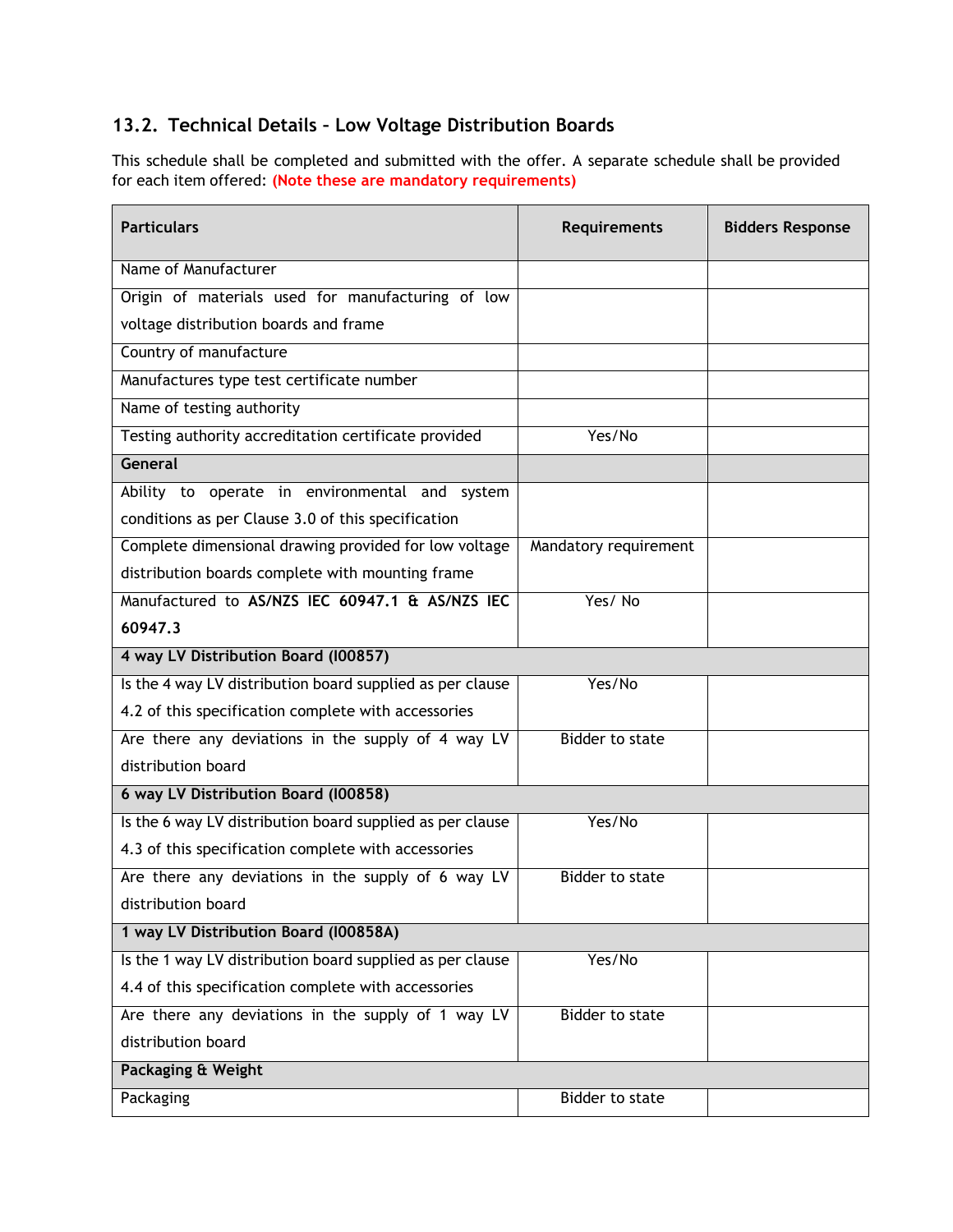| Weight of each unit | Not to exceed the lifting |  |
|---------------------|---------------------------|--|
|                     | weight                    |  |

**Name of Tenderer:** \_\_\_\_\_\_\_\_\_\_\_\_\_\_\_\_\_\_\_\_\_\_\_\_\_\_\_\_\_\_\_\_\_\_\_\_\_

**Signature of Tenderer**: \_\_\_\_\_\_\_\_\_\_\_\_\_\_\_\_\_\_\_\_\_\_\_\_\_\_\_\_\_\_\_\_\_\_\_\_\_\_

**Date:** \_\_\_\_\_\_\_\_\_\_\_\_\_\_\_\_\_\_\_\_\_\_\_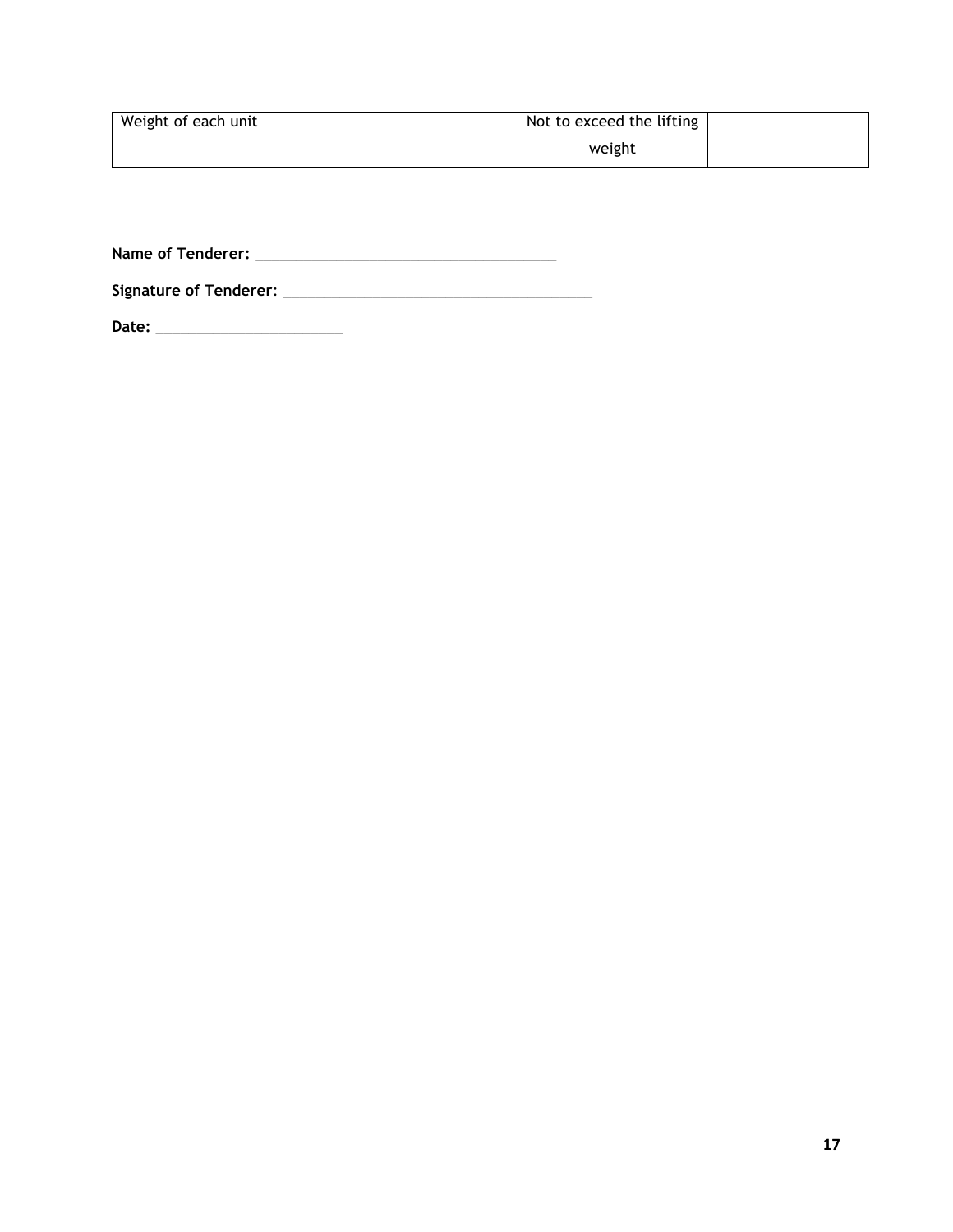<span id="page-17-0"></span>

#### **13.3. Sample Drawing – 4 Way LV Distribution Board**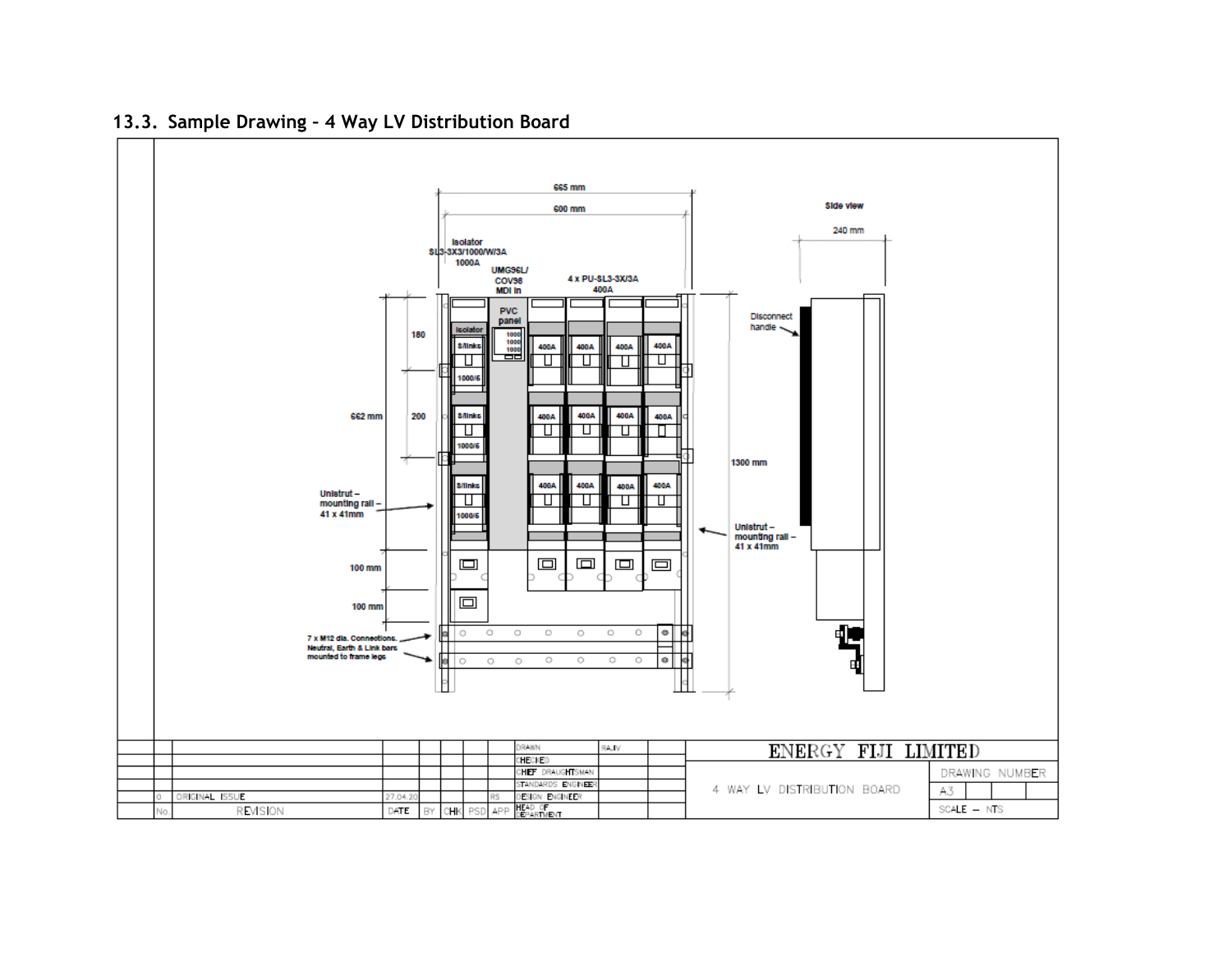## <span id="page-18-0"></span>**13.4. Submission Requirements**

All tenderers are required to complete and submit a copy of the submission requirements with their bid submissions. **(Note these are mandatory requirements)**

| <b>Requirements</b>                                                   | <b>Response from Bidders</b> |
|-----------------------------------------------------------------------|------------------------------|
| Validity of bid (180 days required) (Yes/No)                          |                              |
| List of test reports/certificates provided. (As per Clause 5)         |                              |
| Minimum warranty period offered for this product                      |                              |
| Completed price and technical schedules (Clause 13.1 and 13.2)        |                              |
| (Yes/No)                                                              |                              |
| The biding pricing to be in CIF incoterm.                             |                              |
| Currency of bid.                                                      |                              |
| Lead time of delivery after tender award.                             |                              |
| Bidders company profile outlining financial, technical and production |                              |
| capabilities.                                                         |                              |
| Disposal method after service life.                                   |                              |
| Quality management system used in the production of LV distribution   |                              |
| boards, attached certificate.                                         |                              |
| Material safety datasheet to be provided for all items                |                              |
| The bidder to include the following as part of the bid:               |                              |
| Company profile                                                       |                              |
| Company registration details                                          |                              |
| Company financial capability statement                                |                              |
| Reference list of customers the same product is supplied to           |                              |
| and contact details for reference check                               |                              |
| If the bidder is the manufacturer, the ISO certification shall be     |                              |
| provided                                                              |                              |
| If the bidder is only the supplier of the product, then both the      |                              |
| manufacturer and supplier ISO certifications shall be provided        |                              |

| <b>Name of Tenderer:</b> |  |
|--------------------------|--|
|--------------------------|--|

**Signature of Tenderer**: \_\_\_\_\_\_\_\_\_\_\_\_\_\_\_\_\_\_\_\_\_\_\_\_\_\_\_\_\_\_\_\_\_\_\_\_\_\_

**Date:** \_\_\_\_\_\_\_\_\_\_\_\_\_\_\_\_\_\_\_\_\_\_\_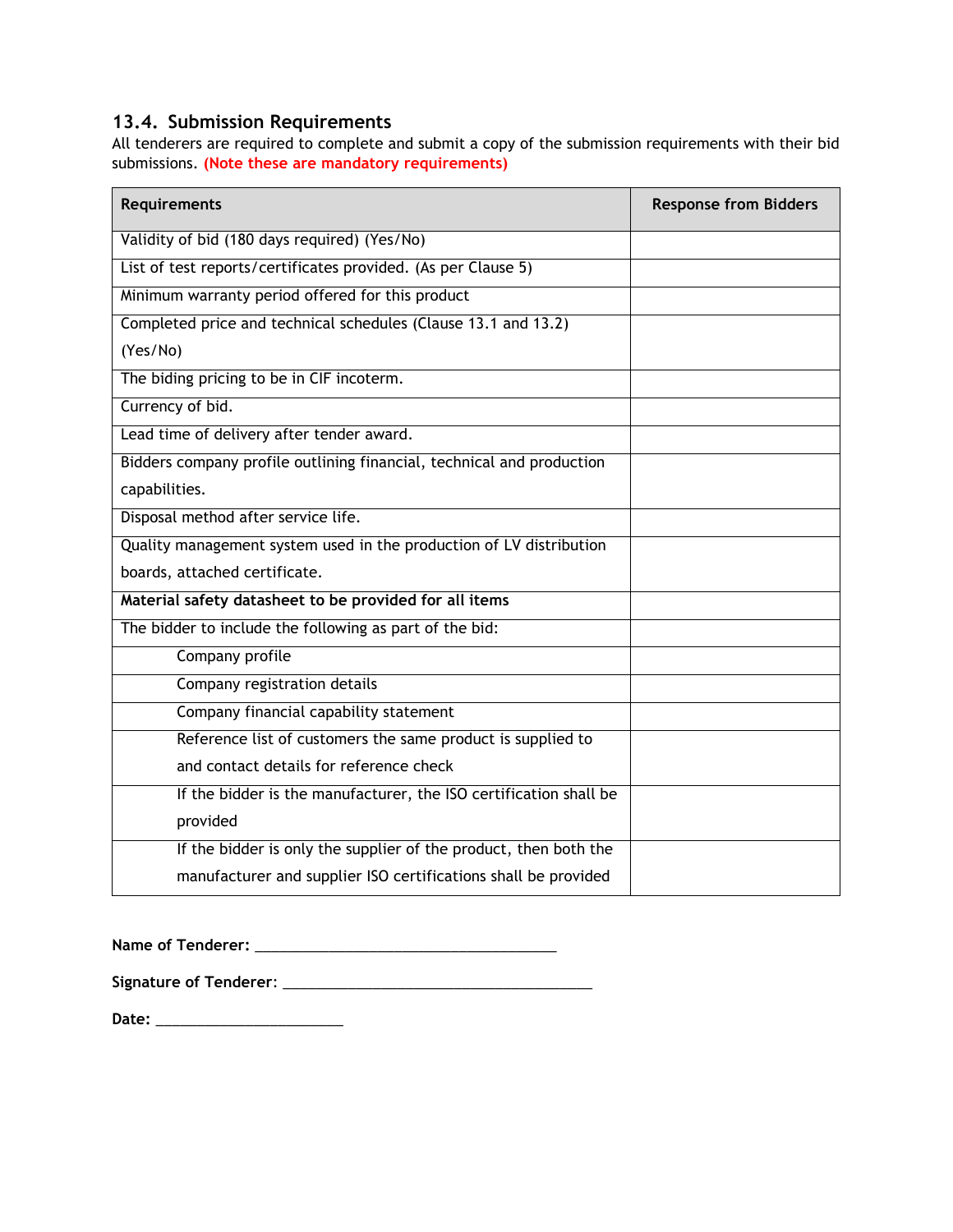*Complete the following schedule as part of the bid:* **(Note these are mandatory requirements)**

| <b>Stock</b><br>Code | <b>Item Description</b> | Country of<br>Manufacture | Manufacturer<br>of product | <b>Brand</b><br><b>Offered</b> | Manufactured<br>to standards | <b>ISO Certification</b><br>of Manufacturer | <b>Lead Time of</b><br><b>Delivery</b> |
|----------------------|-------------------------|---------------------------|----------------------------|--------------------------------|------------------------------|---------------------------------------------|----------------------------------------|
| 100857               | LV/MV Distribution      |                           |                            |                                |                              |                                             |                                        |
|                      | Board - 4 Way           |                           |                            |                                |                              |                                             |                                        |
| 100858               | LV/MV Distribution      |                           |                            |                                |                              |                                             |                                        |
|                      | Board - 6 Way           |                           |                            |                                |                              |                                             |                                        |
| 100858A              | <b>MV Distribution</b>  |                           |                            |                                |                              |                                             |                                        |
|                      | Board - 1 Way           |                           |                            |                                |                              |                                             |                                        |
|                      | (Dedicated)             |                           |                            |                                |                              |                                             |                                        |

**Name of Tenderer:** \_\_\_\_\_\_\_\_\_\_\_\_\_\_\_\_\_\_\_\_\_\_\_\_\_\_\_\_\_\_\_\_\_\_\_\_\_

**Signature of Tenderer**: \_\_\_\_\_\_\_\_\_\_\_\_\_\_\_\_\_\_\_\_\_\_\_\_\_\_\_\_\_\_\_\_\_\_\_\_\_\_

**Date:** \_\_\_\_\_\_\_\_\_\_\_\_\_\_\_\_\_\_\_\_\_\_\_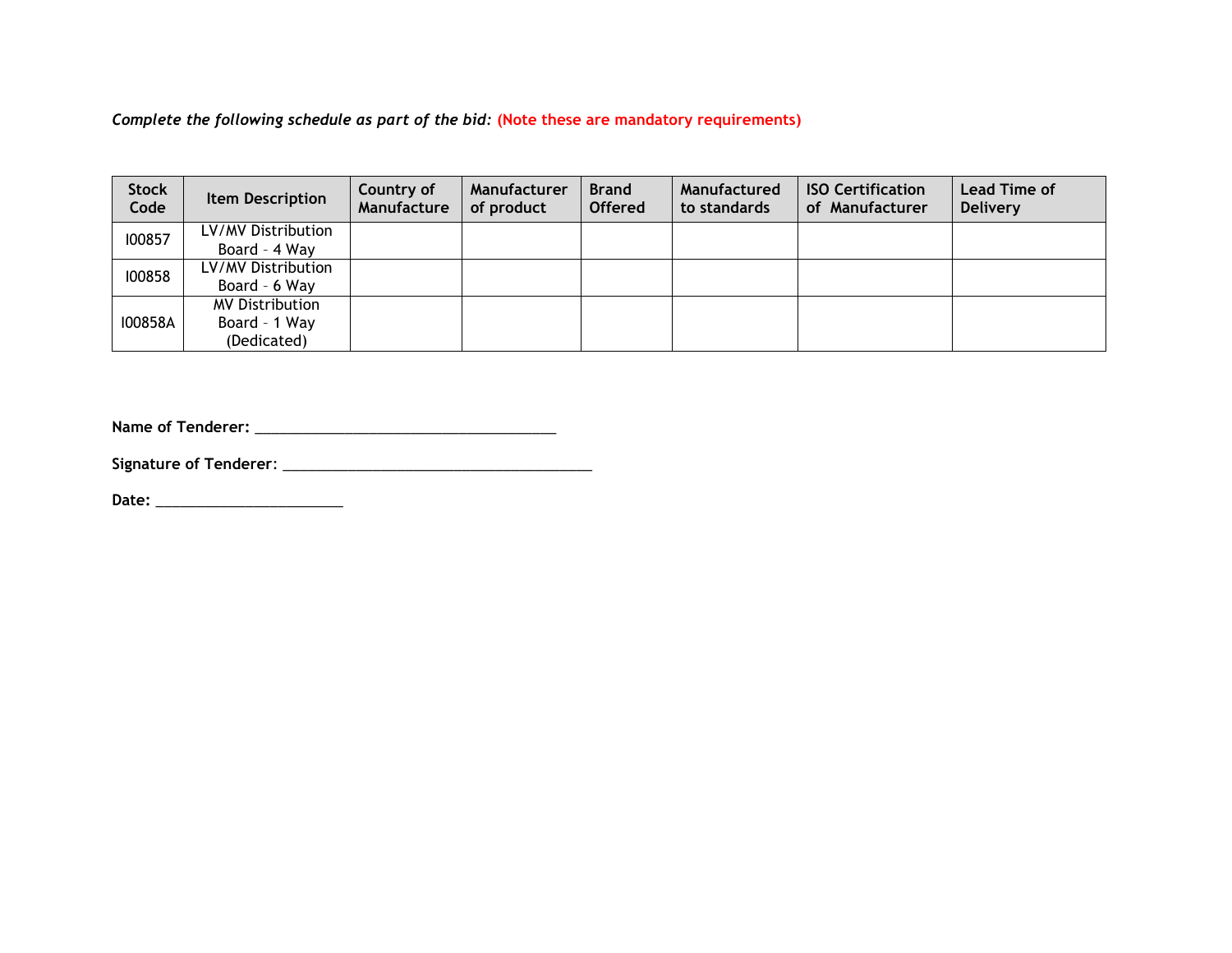#### <span id="page-20-0"></span>**13.5. Tender Submission - Instruction to Bidders**

The Energy Fiji Limited (EFL) ("The Employer") is requesting proposal for the Preferred Supplier for Tender No. **MR 164/2020** for EFL's consumption to carryout repair, maintenance and Construction of Power line Network in Fiji.

The bidder shall seal the original hard copy of the technical proposal, the original hard copy of the financial proposal and each copy of the technical proposal and each copy of the financial proposal in **separate envelopes** clearly marking each one as: "ORIGINAL ", "COPY NO. I "etc. as appropriate.

The bidder shall seal the original bids and each copy of the bids in an inner and an outer envelope, duly marking the envelopes as "ORIGINAL" and "COPY".

The inner and outer envelops shall be addressed to the Employer at the following address:

Abdul Nasim Unit Leader Strategic Procurement and Inventory 2 Marlow Street, Suva, FIJI. Phone: 679 3224 320 Facsimile: 679 331 1882 Email: [Abduln@efl.com.fj](mailto:Abduln@efl.com.fj)

The envelopes shall bear the following identification:

- Bid for: MR 164/2020 **Preferred Supplier for Supply of Low/Medium Voltage Distribution Boards**
- DO NOT OPEN BEFORE **1600hrs 12th August 2020**
- Address and contract details of bidder **on the reverse of the envelope**

It is mandatory for Bidders to upload a copy of their bid in the TENDER LINK Electronic Tender Box no later than 4:00pm, on Wednesday **12th August, 2020**. The uploaded tender bids shall be in two (2) separate files clearly labelled as Technical Proposal and Financial Proposal respectively.

Bids shall remain valid for a period of **180 days** after the date of opening of technical and financial proposals.

To register your interest and tender a response, view 'Current Tenders' at: <https://www.tenderlink.com/efl>

For further information contact The Secretary Tender Committee, by e-mail [Abduln@efl.com.fj](mailto:Abduln@efl.com.fj)

**Hard copies of the Tender bid will also be accepted after the closing date and time provided a soft copy is uploaded in the e-Tender Box and hard copy is dispatched to courier before the closing date and time. Please note courier submission date should be forwarded to EFL with your bid.** 

Tenders received after **4:00pm** on the closing date of **Wednesday 12th August, 2020:**

- Will not be considered.
- Lowest bid will not necessarily be accepted as successful bid
- **It is the responsibility of the bidder to pay courier chargers and all other cost associated with the delivery of the hard copy of the Tender submission including any Duties/Taxes. Hard copies of the Tender submission via Post Box will not be considered.**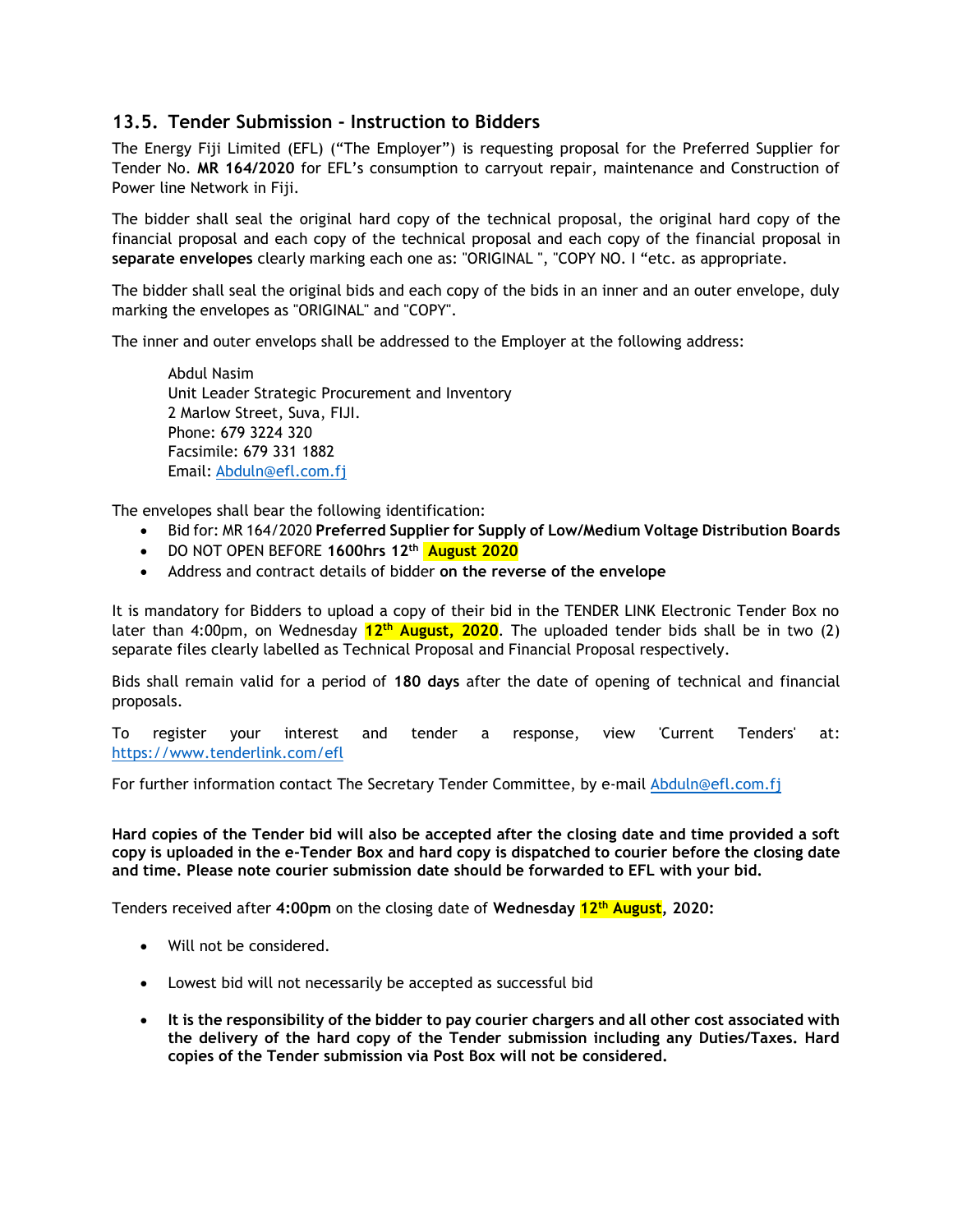**Extension of tender closing date:** Bidders are to note that if they require extension on the tender closing date, they are required to request for an extension 3 working days prior to the initial tender closing date. **TENDER SUBMISSION CHECK LIST**

*The Bidders must ensure that the details and documentation mention below must submitted as part of their tender Bid*

| Tender Number ______________                                                                 |
|----------------------------------------------------------------------------------------------|
| Tender Name                                                                                  |
|                                                                                              |
| (Attach copy of Registration Certificate)                                                    |
|                                                                                              |
|                                                                                              |
|                                                                                              |
|                                                                                              |
|                                                                                              |
|                                                                                              |
| 8. TIN Number:<br>(Attach copy of the VAT/TIN Registration Certificate - Local Bidders Only) |
| 9. Company Registration Number: _______<br>(Attach copy of the Business License)             |
|                                                                                              |
| (For Local Bidders only)                                                                     |
|                                                                                              |
| I declare that all the above information is                                                  |
|                                                                                              |
|                                                                                              |
| Sign:<br>Date:                                                                               |